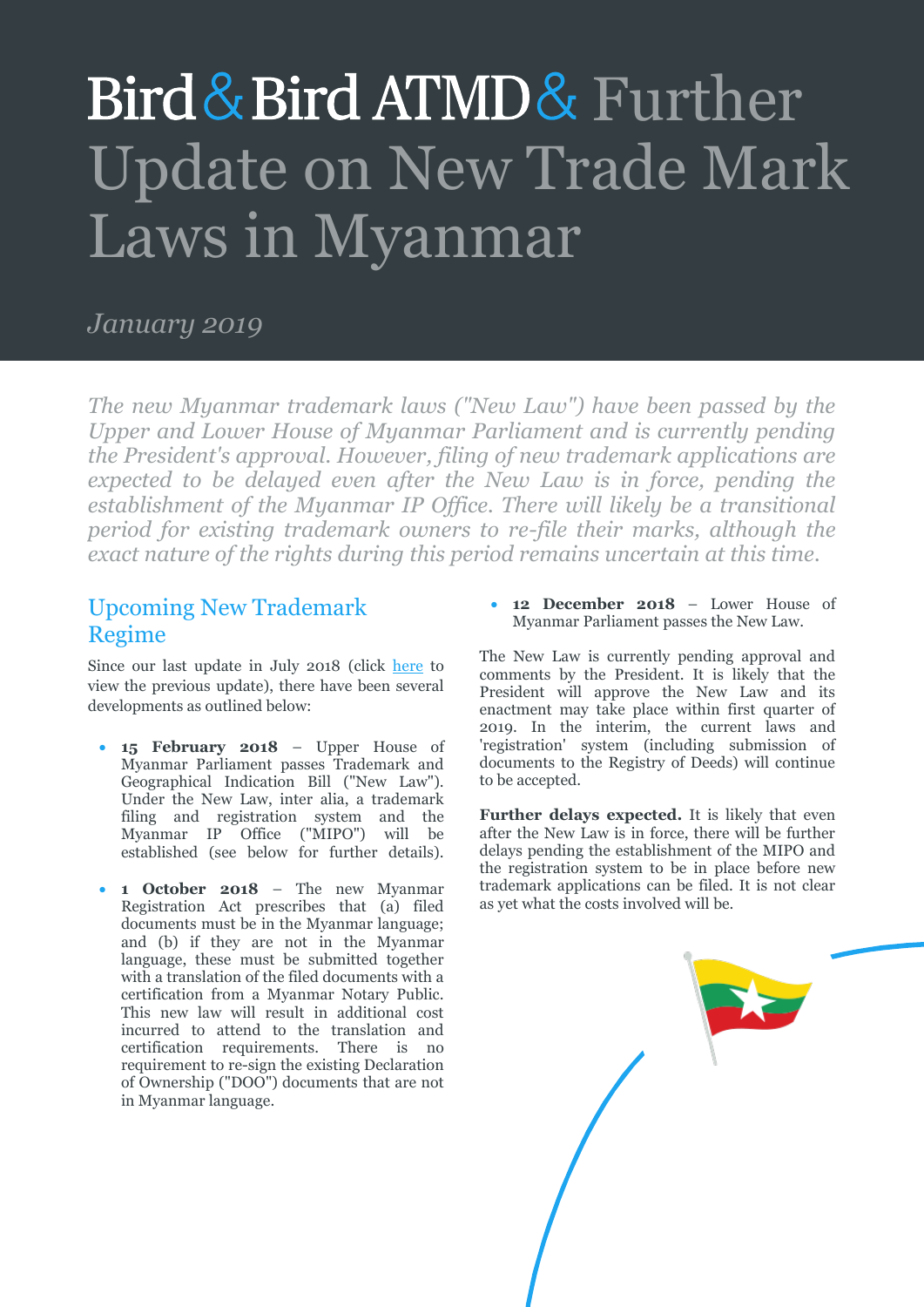### New Law

**Some of the features of the New Law include:**

- First-to-file system with substantive examination of trademark applications based<br>on absolute and relative grounds: on absolute and relative grounds: *Filing*  $\rightarrow$  *Publication for Opposition*  $\rightarrow$ *Registration*
- Priority claims, series marks applications and multi-class applications will be accepted.
- Documents can be filed in either the English or Myanmar language.
- Aside from trademarks, recognition of collective and certification marks, 3D marks (shapes and packaging), Geographical Indications.
- Provisions will be in place to protect wellknown marks.
- Opposition, cancellation and invalidation actions available.
- Term of protection is 10 years, subject to further periods of 10 years upon payment of renewal fees. The MIPO will issue registration certificates.
- Licence agreements will likely need to be recorded.
- Administrative (customs) and criminal action.
- Higher penalties for infringement cases.
- Specialised IP Court to handle IP disputes.

#### *For existing trademark owners seeking protection under the New Law*

Existing trademark owners will be required to refile under the new system and the transitional period for re-filing will likely be around 3-6 months.

### **The documents required for re-filing are:**

- Completed application form provided by MIPO
- Original duly recorded DOO from Registry of Deeds
- Evidence of use may also be required such as photo of the product/shop in Myanmar market or customs clearance

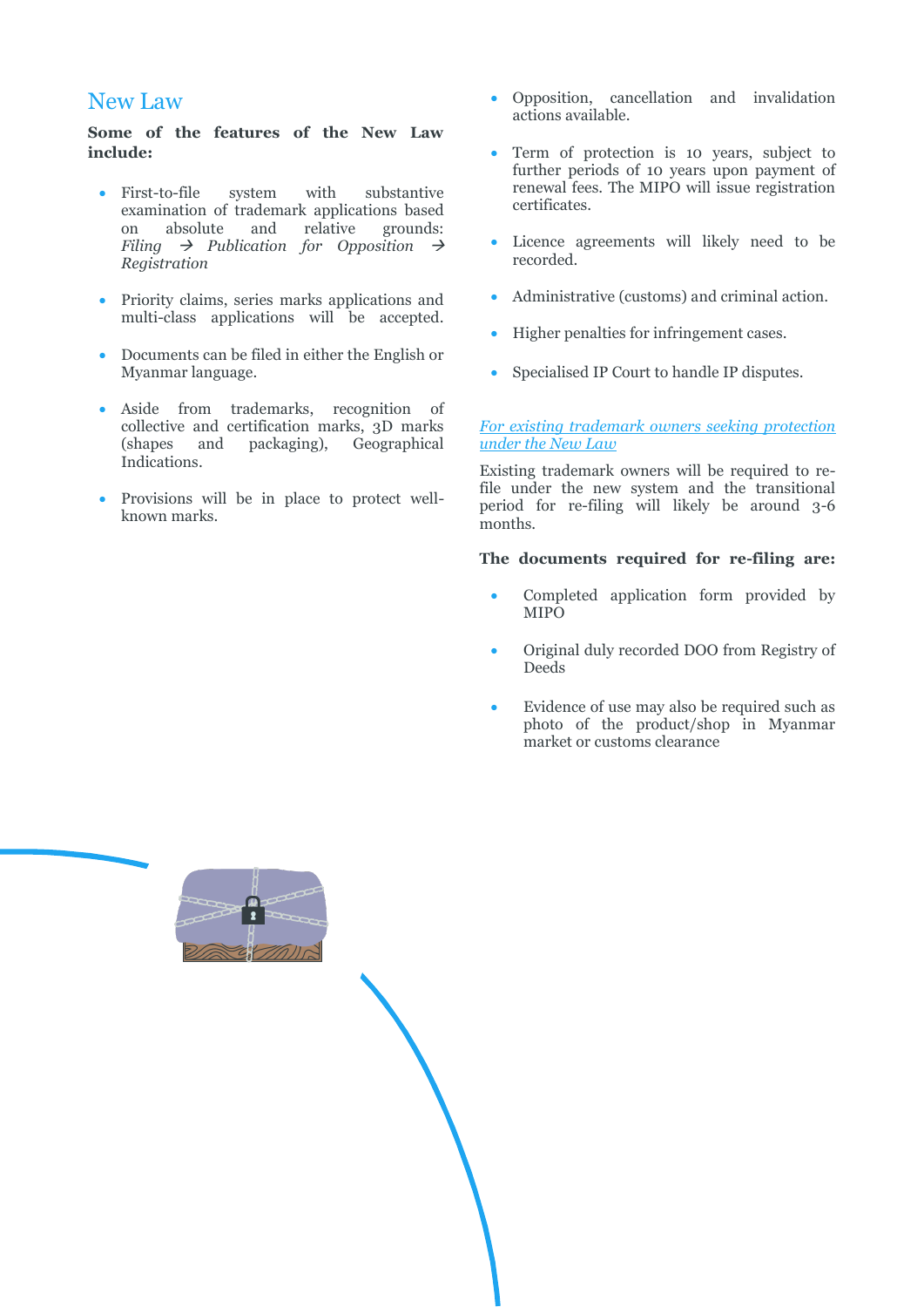## Recommendations (as at 24 January 2019 until the New Law is enacted or until there is further clarity)

**Trademark owners should consider and take active steps towards the following:**

### *Trademarks*

*Review their existing Myanmar trade mark portfolio*; evaluate budget and key marks for refiling (there is no clarity to the official fees for refiling at the moment).

*Continue to re-publish cautionary notices at 3-year intervals* as safeguard against non-use cancellation actions (available under the New Law)

#### **For re-filing purposes:**

- **Compile all original duly recorded Declaration of Ownership documents from Registry of Deeds and all original/copies of the published**  Cautionary **Notices.**
- **Collate evidence of use of the marks in Myanmar (such as photographs, labels, invoices etc.).**
- **If there are changes in the names or addresses of the trademark owners, to record and republish as Cautionary Notices to ensure accuracy of the original Declaration of Ownership documents.**
- **For priority claims, compile certified or notarised trademark applications and translations (where applicable).**

*Where marks have not been put to use*, to start using the existing marks in Myanmar as soon as possible as (a) the current regime accords priority to marks that have been put to use in Myanmar; and (b) trademark owners may be required to show evidence of use under the New Law.

*To guard against third party infringers and squatters*, consider filing transliterations for key brands in the local language, as this is a commonly used tactic by third parties attempting to pass off established international or foreign brands.

#### *Commercial agreements*

Earmark existing distribution/licencing agreements as these will likely need to be formally recorded with the Registry.

Recordal of trademark registrations with the Myanmar Customs Department (MCD) so that owners can inform MCD of importation of counterfeits, and MCD can detain suspected counterfeits.

*To file new trademark applications now or wait for the new registration system?*

As there is no further clarity to the transitional provisions and the New Law, trademark owners should continue as per normal (i.e. to file and submit notarised and legalised Declaration of Ownership and Power of Attorney documents to the Registry of Deeds) to ensure that they are well positioned once the New Law takes effect.

*This article is produced by our Singapore office, Bird & Bird ATMD LLP, and does not constitute legal advice. It is intended to provide general information only. Please contact our lawyers if you have any specific queries.*